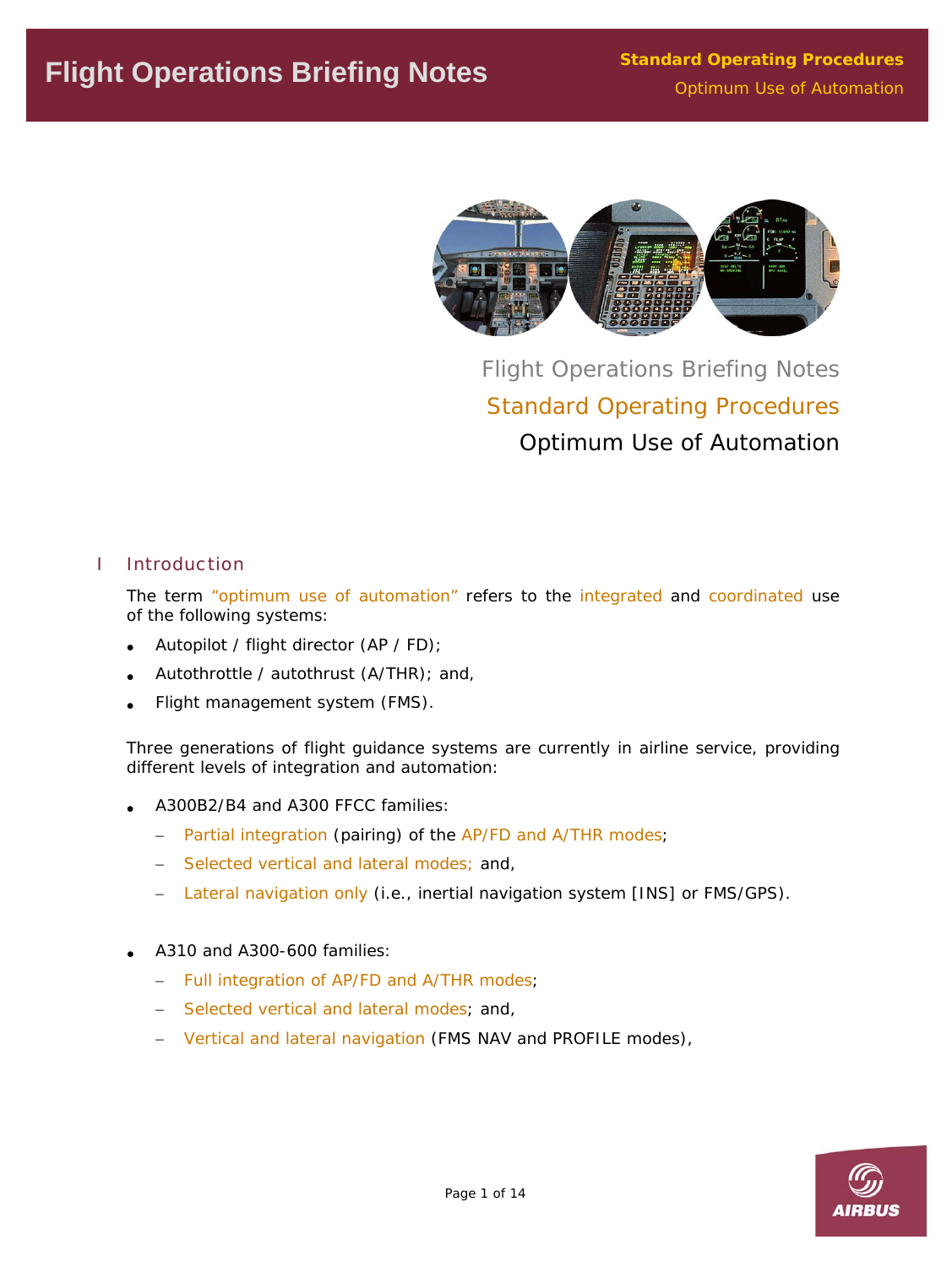- A320 / A330 / A340 families:
	- − Full integration of AP/FD A/THR FMS modes (FMGS);
	- − Selected vertical and lateral modes; and,
	- − Managed vertical and lateral navigation in all flight phases.

Higher levels of automation provide flight crews with an increasing number of options and strategies to choose for the task to be accomplished (e.g., to comply with ATC requirements, …).

The applicable Flight Crew Operating Manual (FCOM) provides specific information and operational recommendations for each aircraft type.

# II Statistical Data

Errors in using and managing the automatic flight system and the lack of awareness of the operating modes are causal factors in more than 20 % of approach-and-landing accidents ( source : Flight Safety Foundation – 1998-1999 ).

# III AP - A/THR Integration

Integrated AP - A/THR systems feature an association (pairing) of AP pitch modes (elevator control) and A/THR modes (throttle levers / thrust control).

An integrated AP - A/THR operates in the same way as a human pilot:

- Elevator is used to control pitch attitude, airspeed, vertical speed, altitude, flightpath-angle, vertical navigation profile or to capture and track a glideslope beam;
- Throttle / thrust levers are used to maintain a given thrust or a given airspeed.

Throughout the flight, the pilot's objective is to fly:

• Performance segments at constant thrust or at idle (e.g., takeoff, climb or descent);

or,

Trajectory segments at constant speed (e.g., cruise or approach).



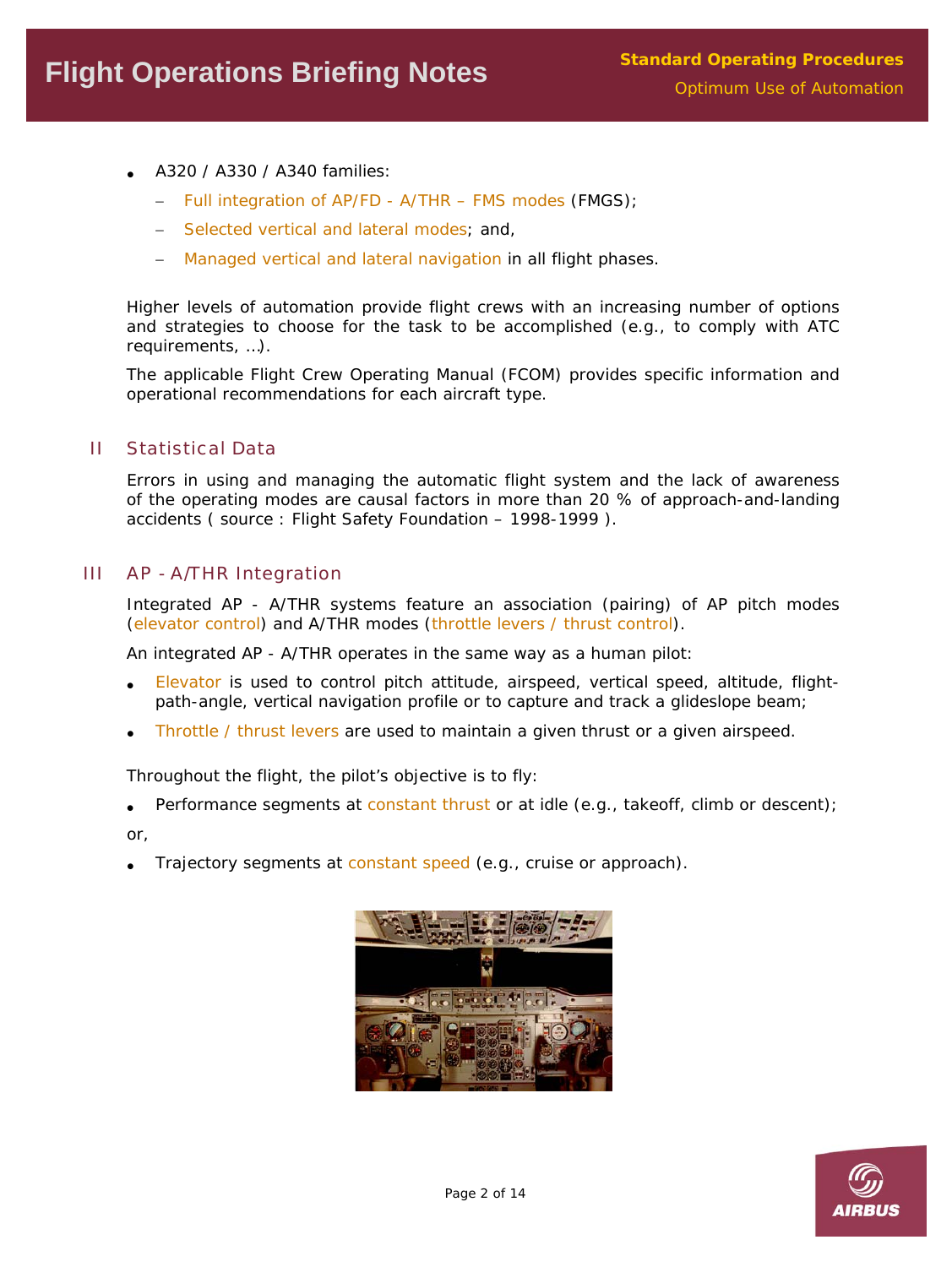Depending on the task to be accomplished, maintaining the airspeed is assigned either to the AP (elevators) or to the A/THR (throttles levers / thrust control ), as shown in **Table 1**.

|                        | <b>A/THR</b>                 | <b>AP</b>                                          |
|------------------------|------------------------------|----------------------------------------------------|
|                        | Throttles /<br>Thrust levers | Elevators                                          |
| Performance<br>Segment | Thrust or idle               | Speed                                              |
| Trajectory<br>Segment  | Speed                        | V/S<br>Vertical profile<br>Altitude<br>Glide slope |

#### **Table 1**

#### *AP – A/THR Modes Integration*

# IV Design Objective

The design objective of the automatic flight system (AFS) is to provide assistance to the crew throughout the flight (within the normal flight envelope), by :

- Relieving the PF from routine handling tasks and thus allowing time and resources to enhance his/her situational awareness or for problem solving tasks; or,
- Providing the PF with adequate attitude and flight path guidance through the FD, for hand flying.

The AFS provides guidance to capture and maintain the selected targets and the defined flight path, in accordance with the modes engaged and the targets set by the flight crew on the FCU or on the FMS CDU.

The FCU constitutes the main interface between the pilot and the autoflight system for short-term guidance (i.e., for immediate guidance).

The FMS multi-purpose control and display unit (CDU) constitutes the main interface between the pilot and the autoflight system for long-term guidance (i.e., for the current and subsequent flight phases).

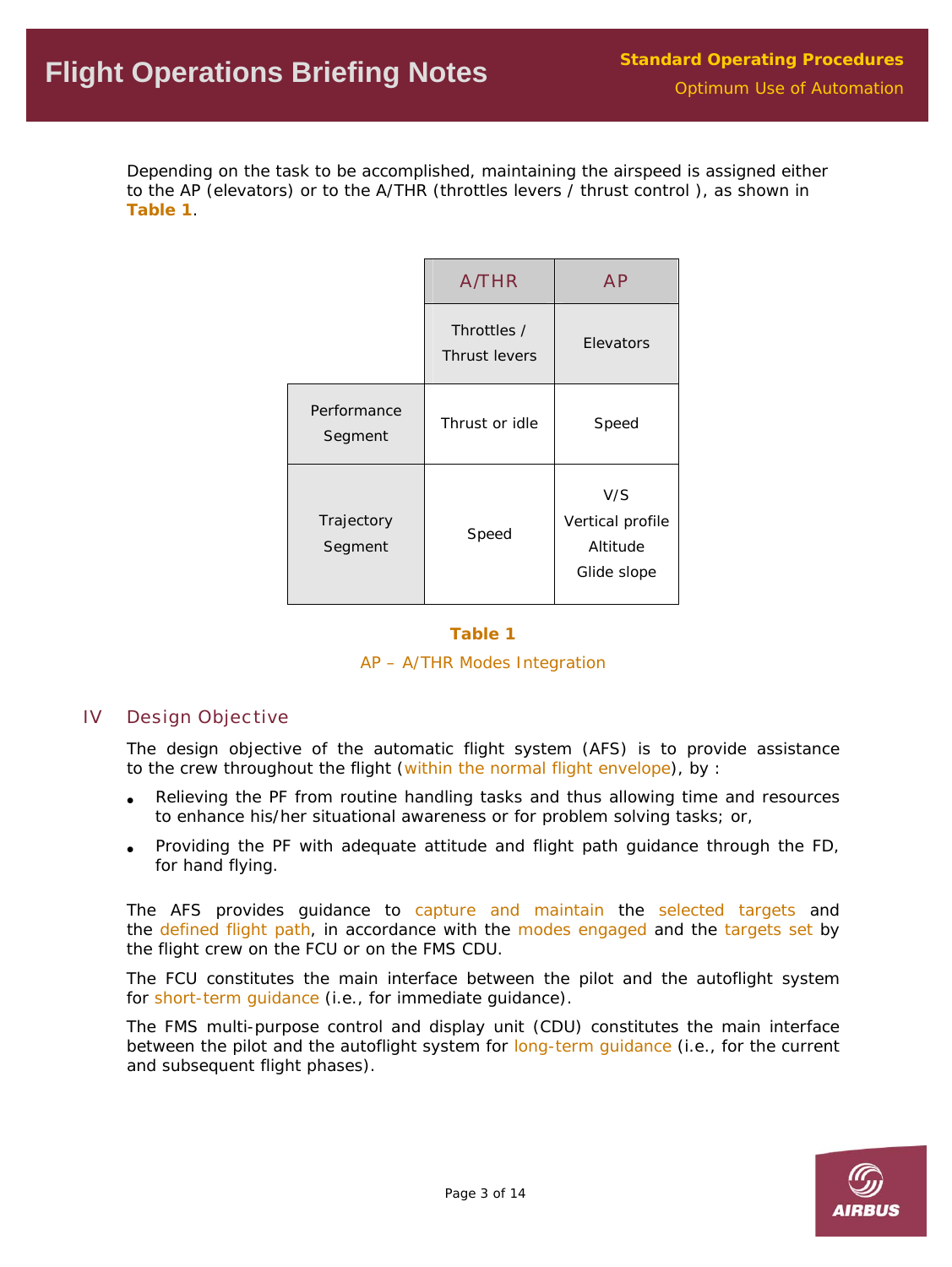On aircraft equipped with a Flight Management and Guidance System (FMGS), featuring both lateral and vertical navigation, two types of guidance (modes and associated targets) are available:

- **Selected guidance:** 
	- − the aircraft is guided to acquire and maintain the targets set by the crew, using the modes engaged or armed by the crew (i.e., using the FCU target setting knobs and mode arming / engagement pushbuttons).
- **Managed guidance:** 
	- − the aircraft is guided along the pilot-defined FMS lateral and vertical flight plan, speed profile and altitude targets, as managed by the FMS (accounting for altitude and speed constraints, as applicable).

# V Understanding Automated Systems

Understanding any automated system, but particularly the AFS and FMS, ideally would require answering the following fundamental questions:

- How is the system designed?
- Why is the system designed this way ?
- How does the system interface and communicate with the pilot?
- How to operate the system in normal and abnormal situations ?

The following aspects should be fully understood for an optimum use of automation:

- Integration of AP/FD and A/THR modes (i.e., pairing of modes);
- Mode transition and reversion sequences; and,
- Pilot-system interfaces for:
	- − Pilot-to-system communication (i.e., for target selections and modes engagement); and,
	- − System-to-pilot feedback (i.e., for modes and targets cross-check).

This *Flight Operations Briefing Note* is intended to enhance the reader's understanding of the interface and communication between the flight crew and the autoflight system.

# VI Flight Crew / System Interface

When performing an action on the FCU or FMS CDU to give a command to the AFS, the pilot has an expectation of the aircraft reaction and, therefore, must have in mind the following questions:

- What do I want the aircraft to fly now?
- What do I want the aircraft to fly next?

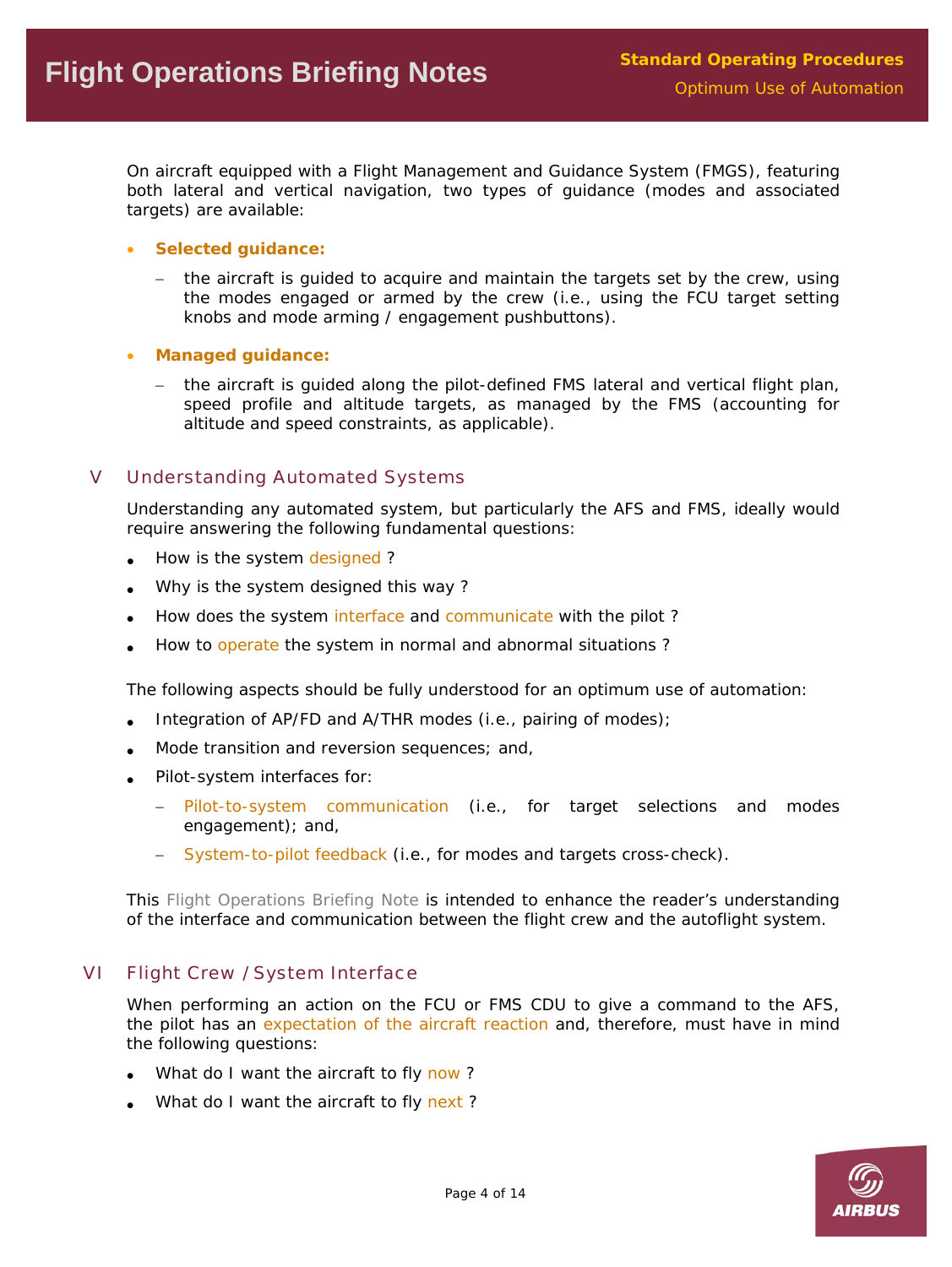This implies answering also the following questions :

- Which mode did I engage and which target did I set for the aircraft to fly now?
- Is the aircraft following the intended vertical and lateral flight path and targets?
- Which mode did I arm and which target did I preset for the aircraft to fly next?

To enable answering the above questions, the key role of the following controls and displays must be understood:

- FCU mode selection-keys, target-setting knobs and display windows;
- FMS CDU keyboard, line-select keys, display pages and messages;
- Flight modes annunciator (FMA) on PFD; and,
- PFD and ND displays and scales (i.e., for cross-checking guidance targets).

The effective monitoring of these controls and displays promotes and increases the flight crew awareness of :

- The status of the autoflight system (i.e., modes being engaged or armed); and,
- The available guidance (i.e., for flight path and speed control).

The active monitoring of controls and displays also enables the pilot to predict and anticipate the entire sequence of flight modes annunciations (FMA) throughout successive flight phases (i.e., throughout mode transitions or mode reversions).

# VII Operating Philosophy and Golden Rules

Optimum use of automation requires strict adherence to the aircraft-type-related design philosophy and operating philosophy, and to the following general golden rules of operation.

#### VII.1 Use the correct level of automation for the task

On highly automated and integrated aircraft, several levels of automation are available to perform a given task:

- FMS-managed modes and guidance; or,
- Selected modes and quidance.

The correct level of automation depends on:

- The task to be performed:
	- − short-term task (i.e., tactical choice, short and head-up action(s) on FCU, immediate aircraft response); or,
	- − long-term task (i.e., strategic choice, longer and head-down action(s) on FMS CDU, longer term aircraft response);

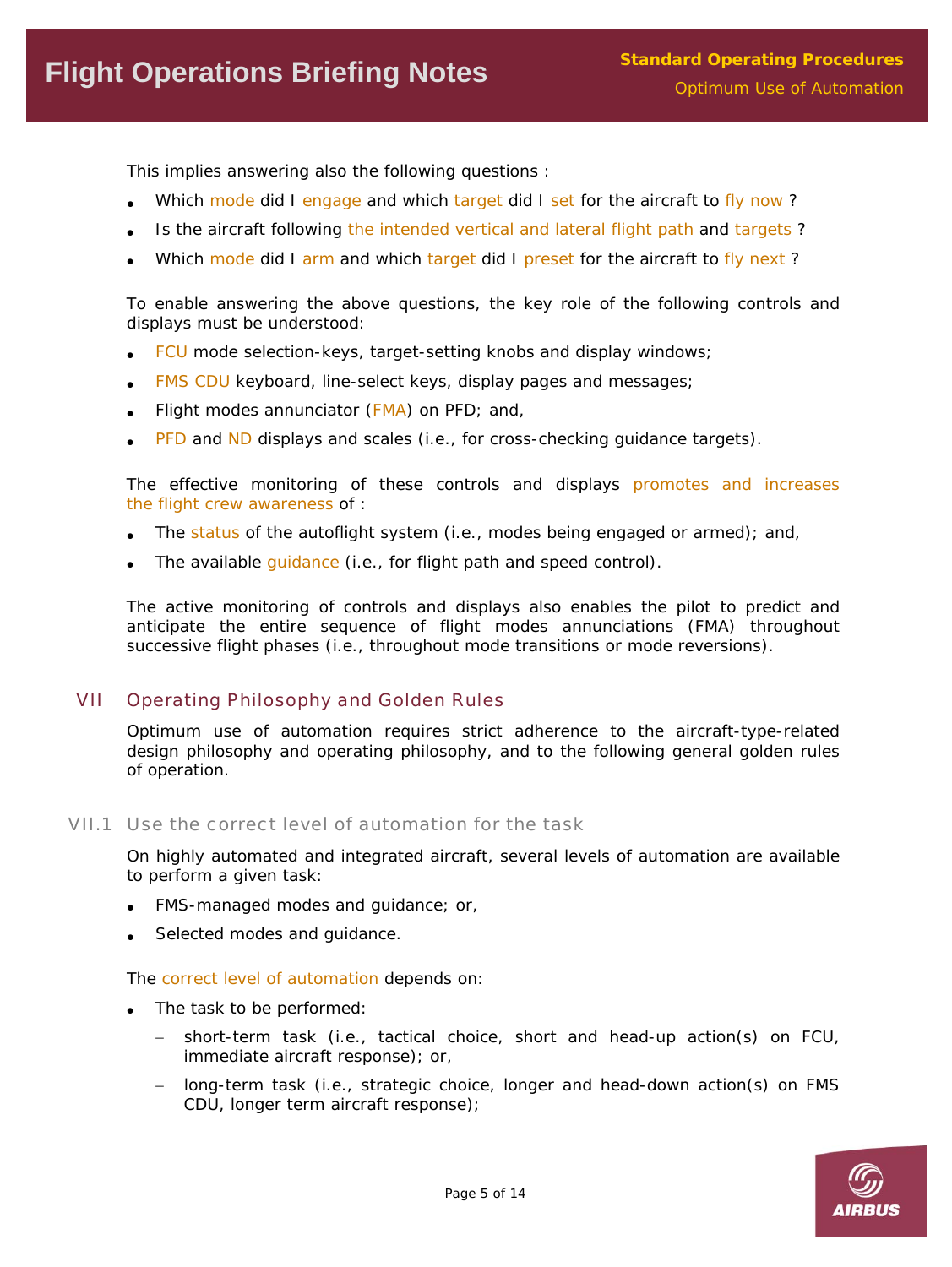- The flight phase:
	- departure;
	- enroute climb / cruise / descent;
	- − terminal area; or,
	- − approach; and,
- The time available:
	- − normal selection or entry; or,
	- − last-minute change.

The correct level of automation often is the one the pilot feels comfortable with for the task or for the prevailing conditions, depending on his/her own knowledge and experience of the aircraft and systems.

Reversion to hand flying and manual thrust control actually may be the correct level of automation, depending on the prevailing conditions.

FMS or selected guidance can be used in succession or in combination (e.g., FMS lateral guidance together with selected vertical guidance) as best suited for the flight phase and prevailing operational conditions.

The PF always retain the authority and capability to select the most appropriate level of automation and guidance for the task, this includes:

- Adopting a more direct level of automation by reverting from FMS-managed guidance to selected guidance (i.e., selected modes and targets);
- Selecting a more appropriate lateral or vertical mode; or,
- Reverting to hand flying (with or without FD guidance, with or without A/THR), for direct control of aircraft vertical trajectory, lateral trajectory and thrust.

# VII.2 Know your available guidance at all times

The FCU and the FMS CDU are the prime interfaces for the flight crew to communicate with the aircraft systems (i.e., to set targets and arm or engage modes).

The PFD and ND are the prime interfaces for the aircraft to communicate with the flight crew, to confirm that the aircraft systems have correctly accepted the mode selections and target entries:

- PFD (FMA, speed scale and altitude scale):
	- − guidance modes, speed and altitude targets; and,
- ND :
	- − lateral guidance ( heading or track or FMS flight plan).

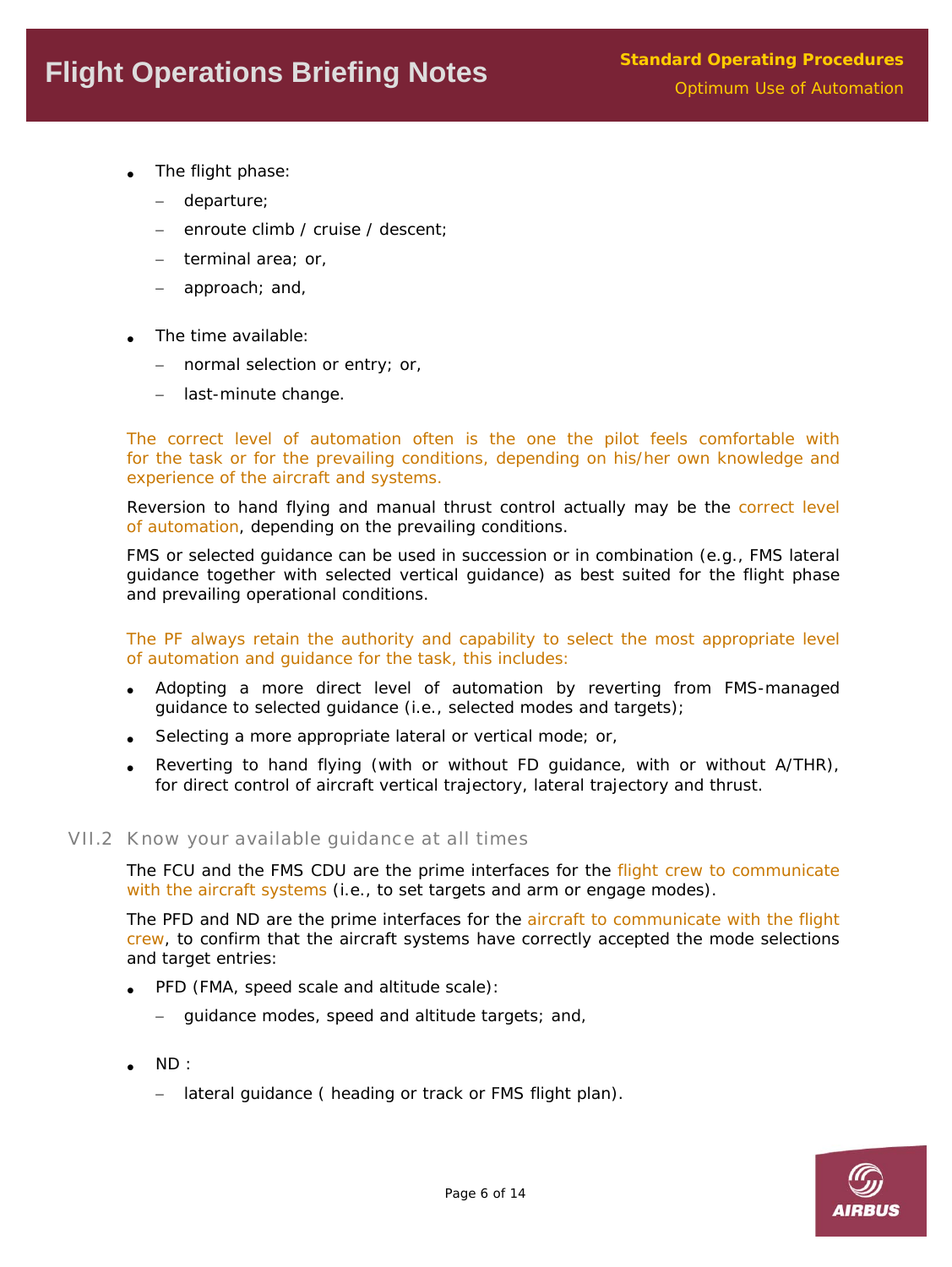Any action on the FCU or on the FMS keyboard and line-select keys should be confirmed by cross-checking the corresponding annunciation or data on the PFD and/or ND (and on the FMS CDU).

At all times, the PF and PNF should be aware of the status of the guidance modes being armed or engaged and of any mode changeover throughout mode transitions and reversions.

The use and operation of the AFS must be monitored at all times by:

- Checking and announcing the status of AP/FD modes and A/THR mode on the FMA (i.e., arming or engagement);
- Observing and announcing the result of any target setting or change (on the FCU) on the related PFD and/or ND scales; and,
- Supervising the resulting AP/FD guidance and A/THR operation on the PFD and ND (pitch attitude and bank angle, speed and speed trend, altitude, vertical speed, heading or track, …).

#### VII.3 Be ready and alert to take over, if required

If doubt exists regarding the aircraft flight path or speed control, no attempt at reprogramming the automated systems should be made.

Selected guidance or hand flying together with the use of navaids raw data should be used until time and conditions permit reprogramming the AP/FD or FMS.

If the aircraft does not follow the intended flight path, check the AP and A/THR engagement status.

If engaged, disconnect the AP and/or A/THR using the associated instinctive disconnect push button(s), to revert to hand flying (with FD guidance or with reference to raw data) and/or to manual thrust control.

In hand flying, the FD commands should be followed; otherwise the FD bars should be cleared from display.

#### **AP and A/THR must not be overridden manually.**

If AP or A/THR operation needs to be overridden (i.e., following a runaway or hardover), immediately disconnect the affected system by pressing the associated instinctive disconnect push button.

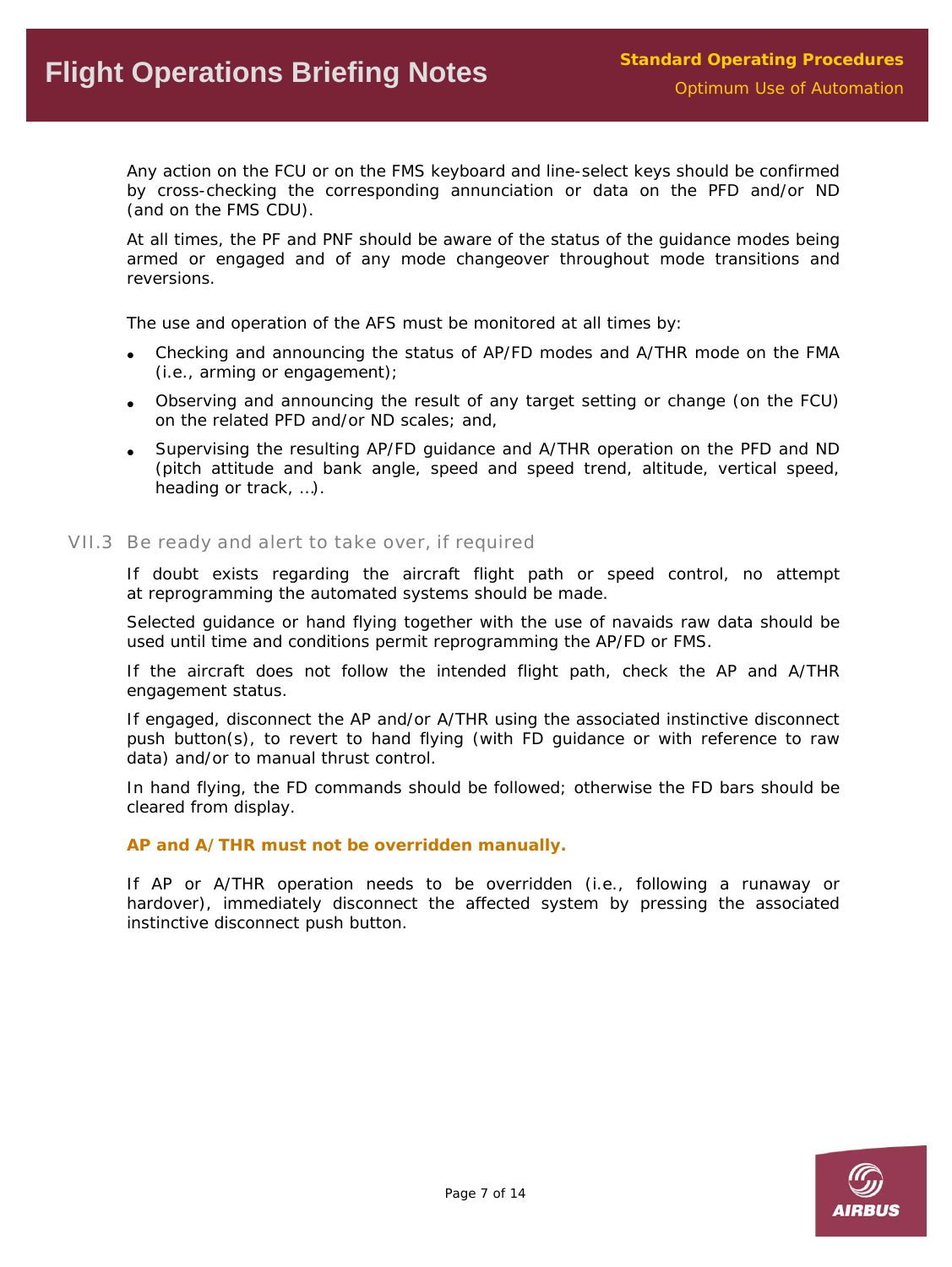# VIII Factors Affecting the Optimum Use of Automation

The following operational and human factors are often observed in incidents and accidents in which the use of automation is identified as a causal factor ( with reference to various industry sources ):

- Intimidation (i.e., non-interference with or late takeover from automation when needed);
- Overconfidence / overreliance (i.e., excessive delegation);
- Complacency (i.e., passive attitude, lack of active supervision);
- Inadvertent arming or engagement of an incorrect mode;
- Failure to verify the mode armed or engaged, by reference to the FMA ;
- Selection of an incorrect target (altitude, speed, heading) on the FCU and failure to confirm the selected target on the PFD and/or ND (as applicable);
- Selection of the FCU altitude to any altitude below the final approach intercept altitude during approach;
- Insertion of an erroneous waypoint;
- Arming of the lateral navigation mode with an incorrect active waypoint (i.e., an incorrect TO waypoint);
- Preoccupation with FMS programming during a critical flight phase, with consequent loss of situational awareness;
- Insufficient understanding of mode transitions and mode reversions (i.e., mode confusion);
- Inadequate task sharing and/or CRM practices preventing the PF from monitoring the flight path and airspeed (e.g., both pilots being engaged in the management of automation or in solving an unanticipated situation or abnormal condition);
- Engaging the AP with the FD bars largely not-centered (i.e., after hand flying the aircraft without following FD orders);
- Engaging the AP with the aircraft in an out-of-trim condition (conventional aircraft models only);
- Failure to arm the approach mode; and/or,
- Failure to set the correct final approach course.

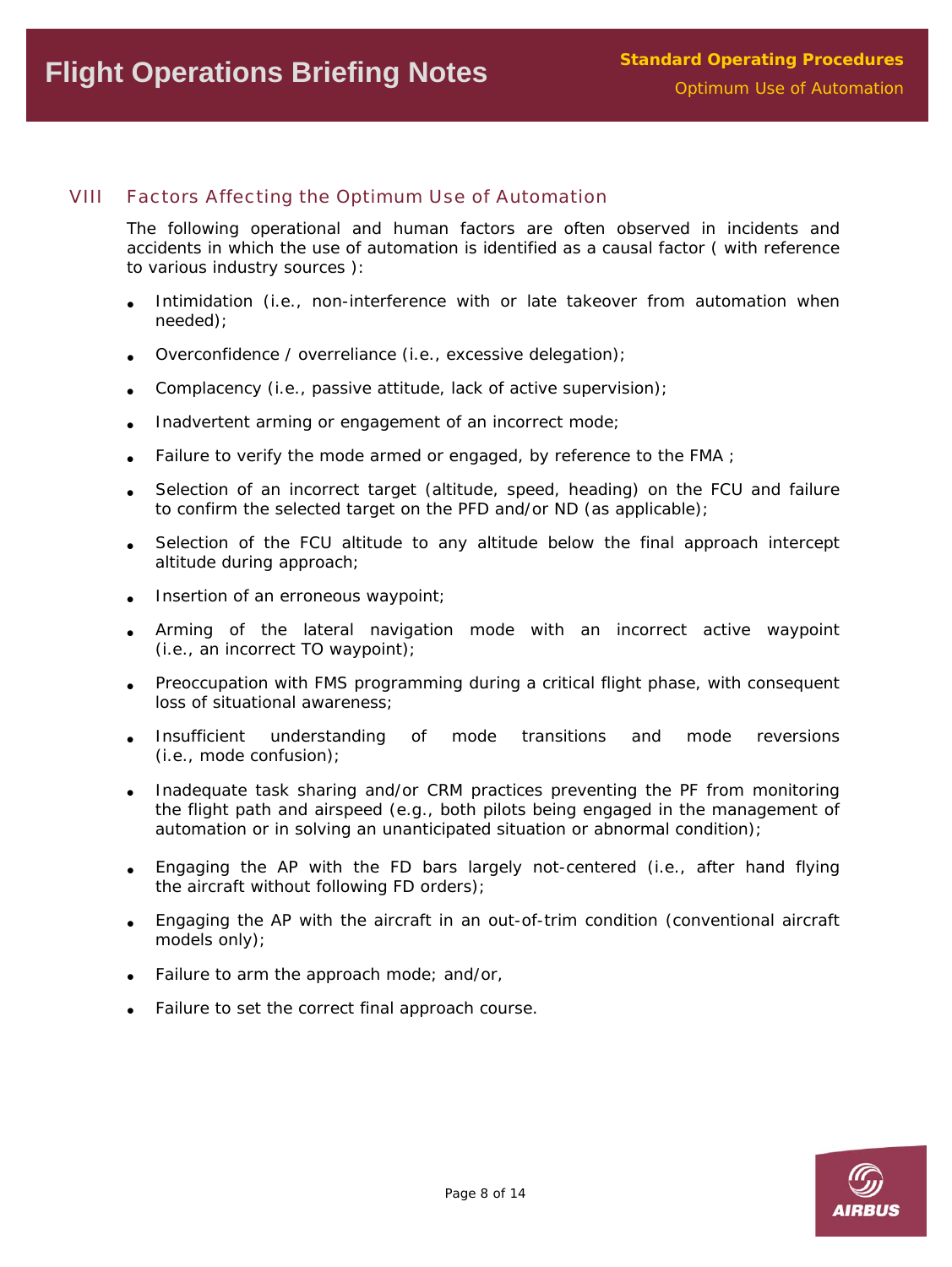# IX Recommendations for Optimum Use of Automation

#### IX.1 Using Automation - General

Correct use of automated systems reduces workload and significantly improves the flight crew time and resources for responding to:

- An unanticipated change (e.g., ATC instruction, weather conditions, …); or,
- An abnormal or emergency condition.

During line operations, AP and A/THR should be engaged throughout the flight especially in marginal weather conditions or when operating into an unfamiliar airport.

Using AP and A/THR also enables flight crew to pay more attention to ATC communications and to other aircraft, particularly in congested terminal areas and at high-density airports.

AP and A/THR should be used during a go-around and missed-approach to reduce workload.

FMS lateral navigation should be used to reduce workload and risk of CFIT during go-around if :

- Applicable missed-approach procedure is included in the FMS flight plan; and,
- FMS navigation accuracy has been confirmed.

The safe and efficient use and management of AP, A/THR and FMS are based on the following three-step technique:

- **Anticipate:** 
	- − Understand system operation and the results of any action, be aware of modes being engaged or armed (seek concurrence of other crewmember, if deemed necessary);
- **Execute:** 
	- − Perform action on FCU or on FMS CDU; and,
- **Confirm:** 
	- − Crosscheck and announce the effective arming or engagement of modes and the active guidance targets (on FMA, PFD and/or ND scales and/or FMS CDU).

The optimum use of automation enables the flight crew to stay ahead of the aircraft and be prepared for possible contingencies.

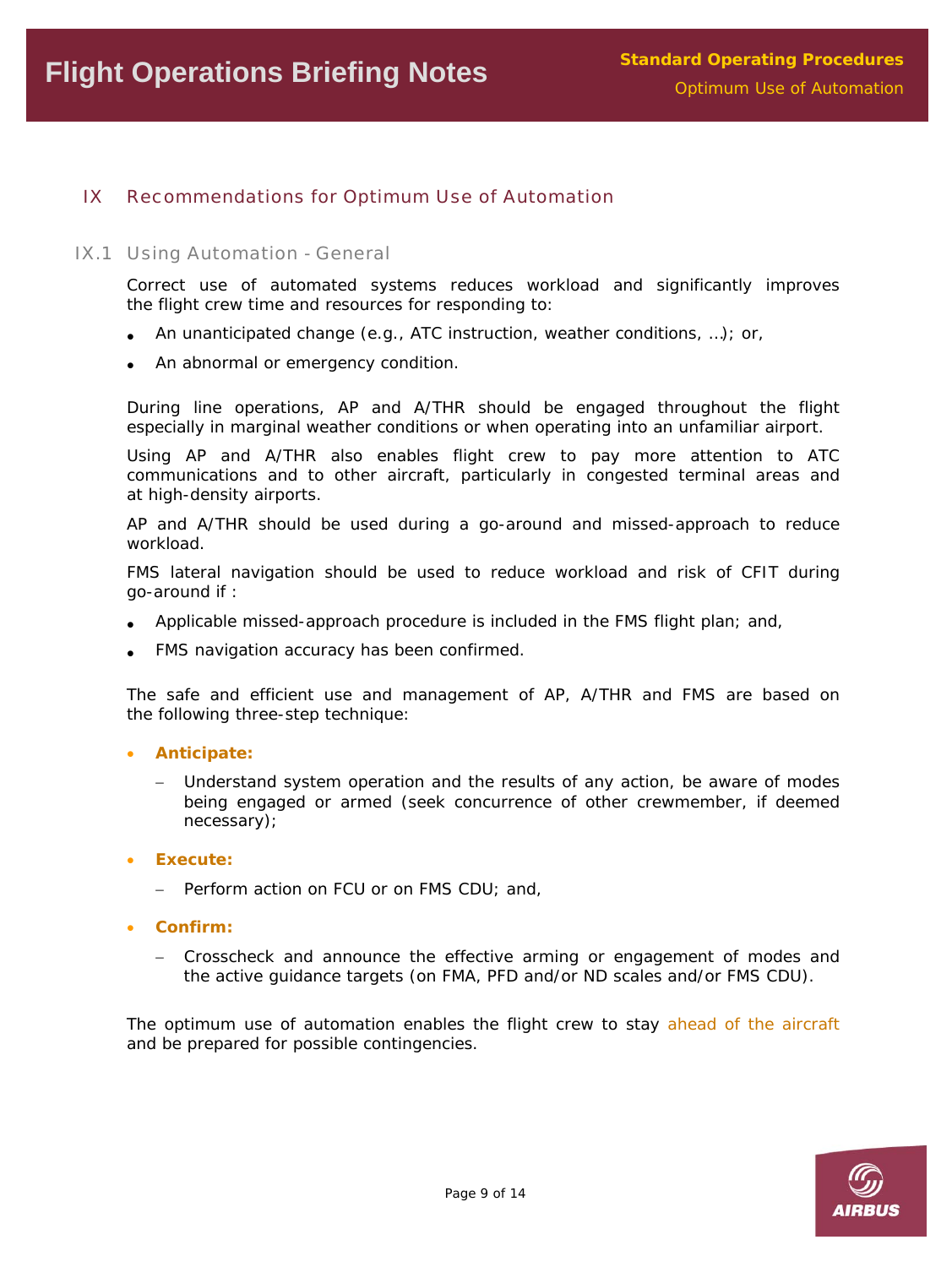# IX.2 Engaging Automation

Before engaging the AP, make sure that:

• Modes engaged for FD guidance (check FMA annunciations) are the correct modes for the intended flight phase and task;

Select the appropriate mode(s), as required; and,

• FD command bars do not show large orders; if large commands are given, maintain hand flying to center the bars before engaging the AP;

Engaging the AP while large commands are required to achieve the intended flight path may result in the AP overshooting the intended vertical target or lateral target, and/or surprise the pilot due to the resulting large pitch / roll changes and thrust variations.

#### IX.3 Interfacing with Automation

When interfacing with automation, for modes arming / selection and for guidance targets entries, adhere to the following rules-of-use ( rules derived from the lessonslearned from the operational and human factors analysis of operational events ) :

- Before any action on FCU, check that the knob or push button is the correct one for the desired function;
- After each action on FCU, verify the result of this action on :
	- − FMA (i.e., for arming or engagement of modes); and/or,
	- − PFD/ND data (i.e., for selected targets); and,

by reference to the aircraft flight path and airspeed response;

- Announce all changes in accordance with Standard Calls defined in SOPs;
- When changing the selected altitude on FCU, cross-check the selected altitude indication on PFD;

During descent, ensure that the selected altitude is not to below the MEA or MSA (or be aware of the applicable minimum-vectoring-altitude);

During final approach, set the go-around altitude on FCU (i.e., the MDA/H or DA/H should not be set on the FCU);

Prepare FMS for arrival before starting the descent;

An alternative arrival routing, another runway or circling approach, can be prepared on the secondary flight plan (SEC F-PLN), as anticipated;

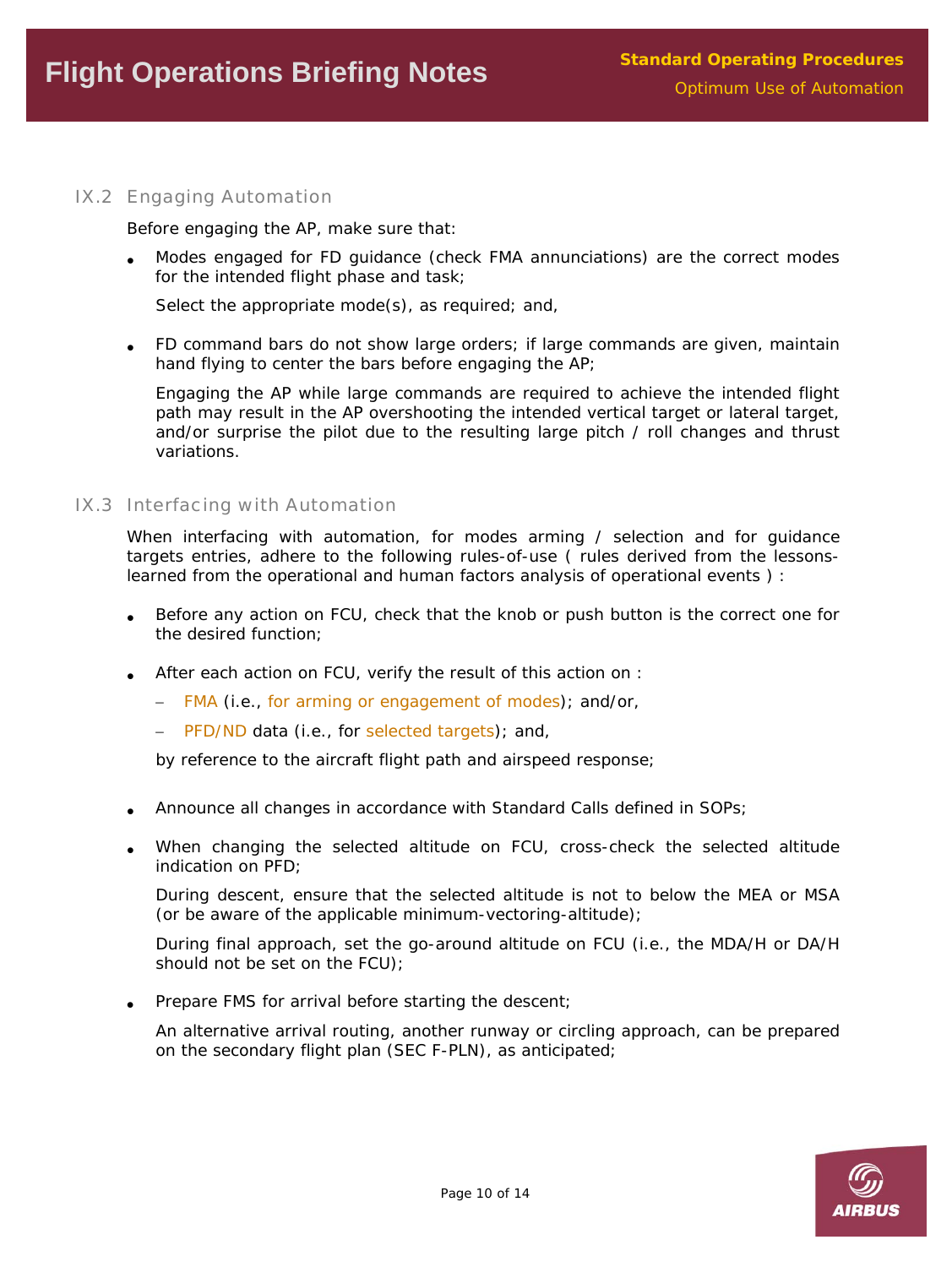# **Flight Operations Briefing Notes Flight Operations Briefing Notes Construction** Deration Optimum Use of Automation

• In case of a routing change (e.g., DIR TO), cross-check the new TO waypoint before activating the DIR TO (i.e., making sure that the intended TO waypoint is not already behind the aircraft);

Caution is essential during descent in mountainous areas; ensure that the new track and assigned altitude are not below the sector safe altitude;

If under radar vectors, be aware of the sector minimum vectoring-altitude;

If necessary, the selected heading mode can be used with reference to navaids raw data, while verifying the new route and/or requesting confirmation from ATC;

• Before arming the NAV mode, ensure that the correct active waypoint (i.e., TO waypoint) is displayed on the FMS CDU and ND;

If the displayed TO waypoint on the ND is not correct, the desired TO waypoint can be restored by either:

- − clearing an undue intermediate waypoint; or,
- performing a DIR TO [desired TO waypoint];

Monitor the correct interception of the FMS lateral flight plan;

• In case of a late routing or runway change, a reversion to AP selected modes and raw data may be considered;

Reprogramming the FMS during a critical flight phase (e.g., in terminal area, on final approach or go-around) is not recommended, except to activate the secondary flight plan, if prepared, or for selecting a new approach;

Priority tasks are, in that order :

- − horizontal and vertical flight path control;
- − altitude and traffic awareness; and,
- − ATC communications;
- If cleared to exit a holding pattern on a radar vector, the holding exit prompt should be pressed (or the holding pattern cleared) to allow the correct sequencing of the FMS flight plan;
- Under radar vectors, when intercepting the final approach course in a selected heading or track mode (i.e., not in NAV mode), flight crew should ensure that FMS flight plan sequences normally by checking that the TO waypoint is correct (on ND and FMS CDU);

Ensuring that FMS flight plan sequences correctly with a correct TO waypoint is essential, in readiness for re-engaging the NAV mode, in case of a go-around;

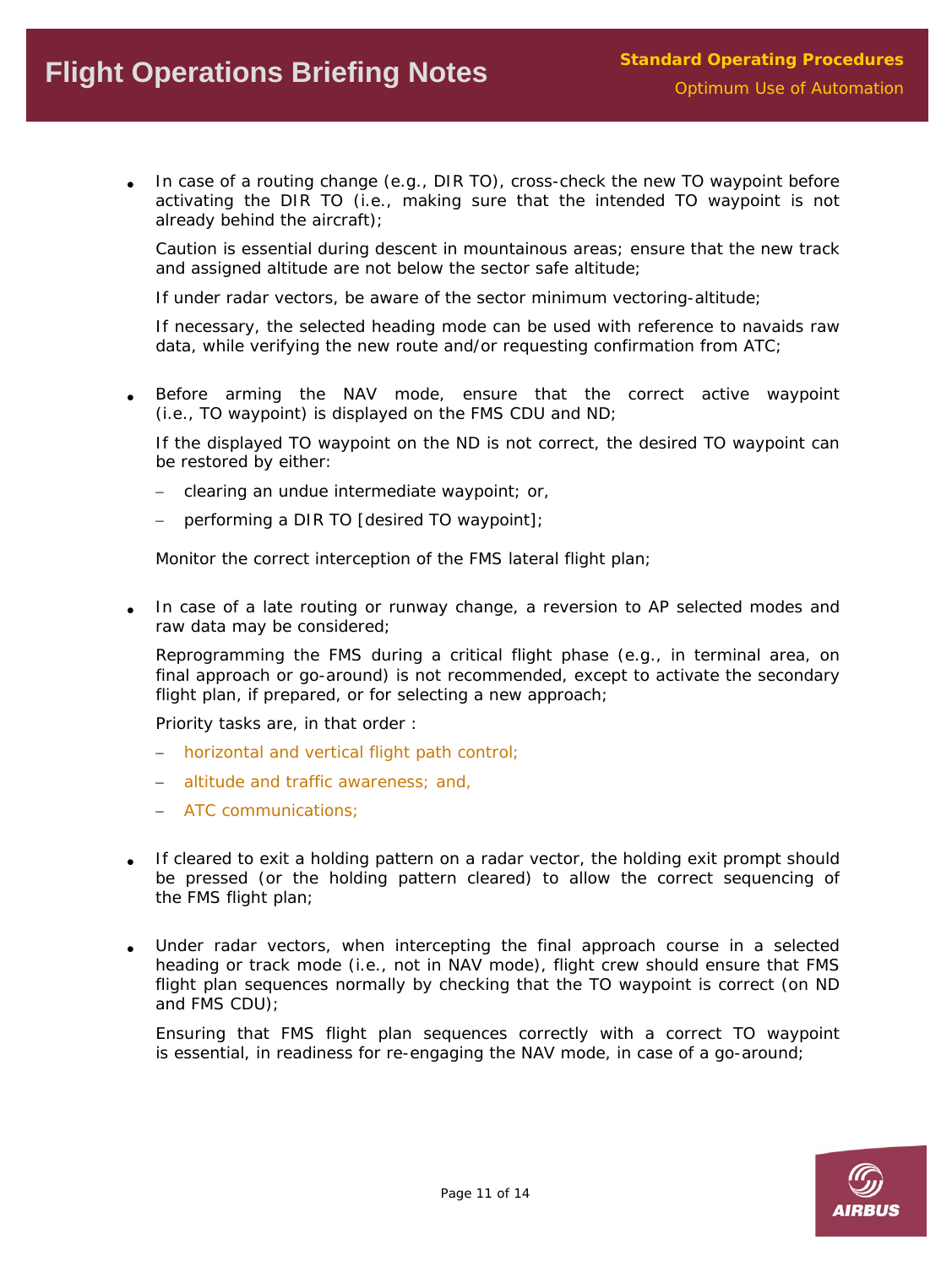# **Flight Operations Briefing Notes Flight Operations Briefing Notes Construction** Deration Optimum Use of Automation

If FMS flight plan does not sequence correctly, correct sequencing can be restored by either:

- − performing a DIR TO [ a waypoint ahead in the approach ] or a DIR TO INTCPT (as available); or,
- − clearing an undue intermediate waypoint (be cautious not to clear the desired TO waypoint);

If a correct TO waypoint cannot be restored, the NAV mode should not be used for the rest of the approach or for go-around;

• Before arming the APPR mode, ensure that the aircraft is within the ILS capture envelope.

The ILS capture envelope is defined by ICAO as follows:

- − within 10 NM from the runway;
- − within 8 degrees from the localizer centerline; and,
- − within a glide slope sector ranging from 0.3 to 1.75 time the nominal glide slope angle (e.g., a glide slope sector between 0.9 degree and 5.2 degrees for a typical 3-degree glideslope).
- IX.4 Supervising Automation

Supervising automation is simply *" Flying with your eyes "*, observing cockpit displays and indications to ensure that the aircraft response matches your mode selections and guidance target entries, and that the aircraft attitude, speed and trajectory match your expectations, i.e. :

• During capture phases, observe the progressive centering of FD bars and the progressive centering of deviation symbols (i.e., during localizer and glideslope capture);

Enhancing the supervision of automation during capture phases – and crosscheck with raw data, as applicable - enables the early detection of a false capture or of the capture of an incorrect beam (e.g., ILS in maintenance mode emitting a permanent on-glideslope signal);

- Do not attempt to analyze or rectify an anomaly by reprogramming the AFS or FMS, until the desired flight path and/or airspeed are restored;
- In case of AP uncommanded disconnection, engage the second AP immediately to reduce PF's workload (i.e., only dual or multiple failures may affect both APs simultaneously);

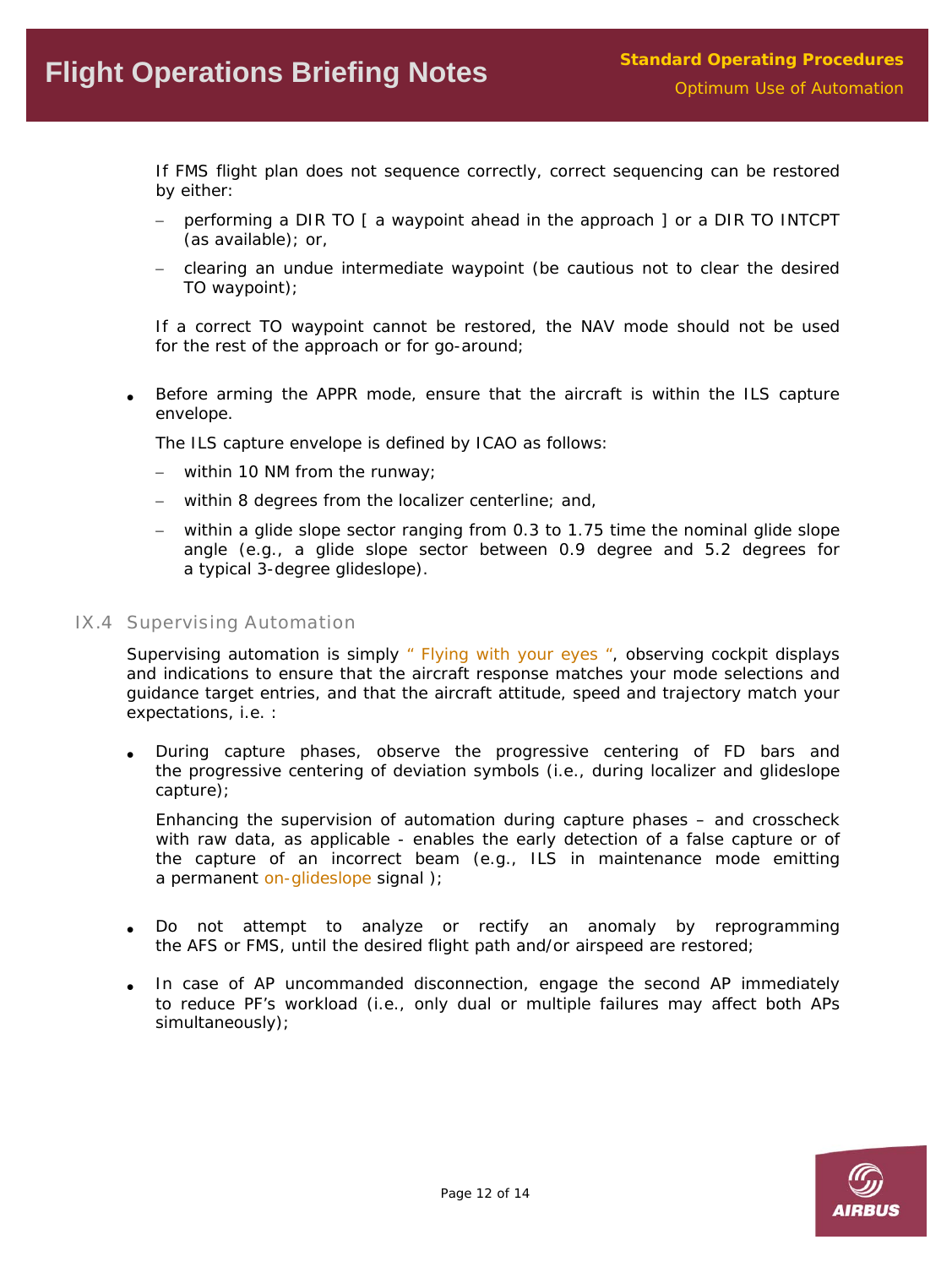- At any time, if the aircraft does not follow the desired flight path and/or airspeed, do not hesitate to revert to a more direct level of automation, i.e.:
	- − revert from FMS-managed modes to selected modes;

or,

− disconnect AP and follow FD guidance (if correct);

or,

− disengage FD, select FPV (as available) and hand fly the aircraft, using raw data or visually (if in VMC);

and/or,

− disengage the A/THR and control the thrust manually.

# X Summary of Key Points

For optimum use of automation, the following should be promoted:

- Understanding the integration of AP/FD and A/THR modes (i.e., pairing of modes);
- Understanding all mode transition and reversion sequences;
- Understanding pilot-system interfaces for:
	- − pilot-to-system communication (i.e., for modes engagement and target selections);
	- − system-to-pilot feedback (i.e., for modes and targets cross-check);
- Awareness of available guidance (AP/FD and A/THR status, modes armed or engaged, active targets);
- Alertness to adapt the level of automation to the task and/or circumstances, or to revert to hand flying / manual thrust control, if required;
- Adherence to design philosophy and operating philosophy, SOPs and Operations Golden Rules.

# XI Associated Briefing Notes

The following *Flight Operations Briefing Notes* should be reviewed along with the above information to complement this overview on the use of automation:

- **[Operating Philosophy,](http://stagev4.airbus.com/store/mm_repository/safety_library_items/att00003098/media_object_file_FLT_OPS-SOP-SEQ01.pdf)**
- **[Operations Golden Rules,](http://stagev4.airbus.com/store/mm_repository/safety_library_items/att00003105/media_object_file_FLT_OPS-SOP-SEQ03.pdf)**
- **[Standard Calls.](http://stagev4.airbus.com/store/mm_repository/safety_library_items/att00003106/media_object_file_FLT_OPS-SOP-SEQ04.pdf)**